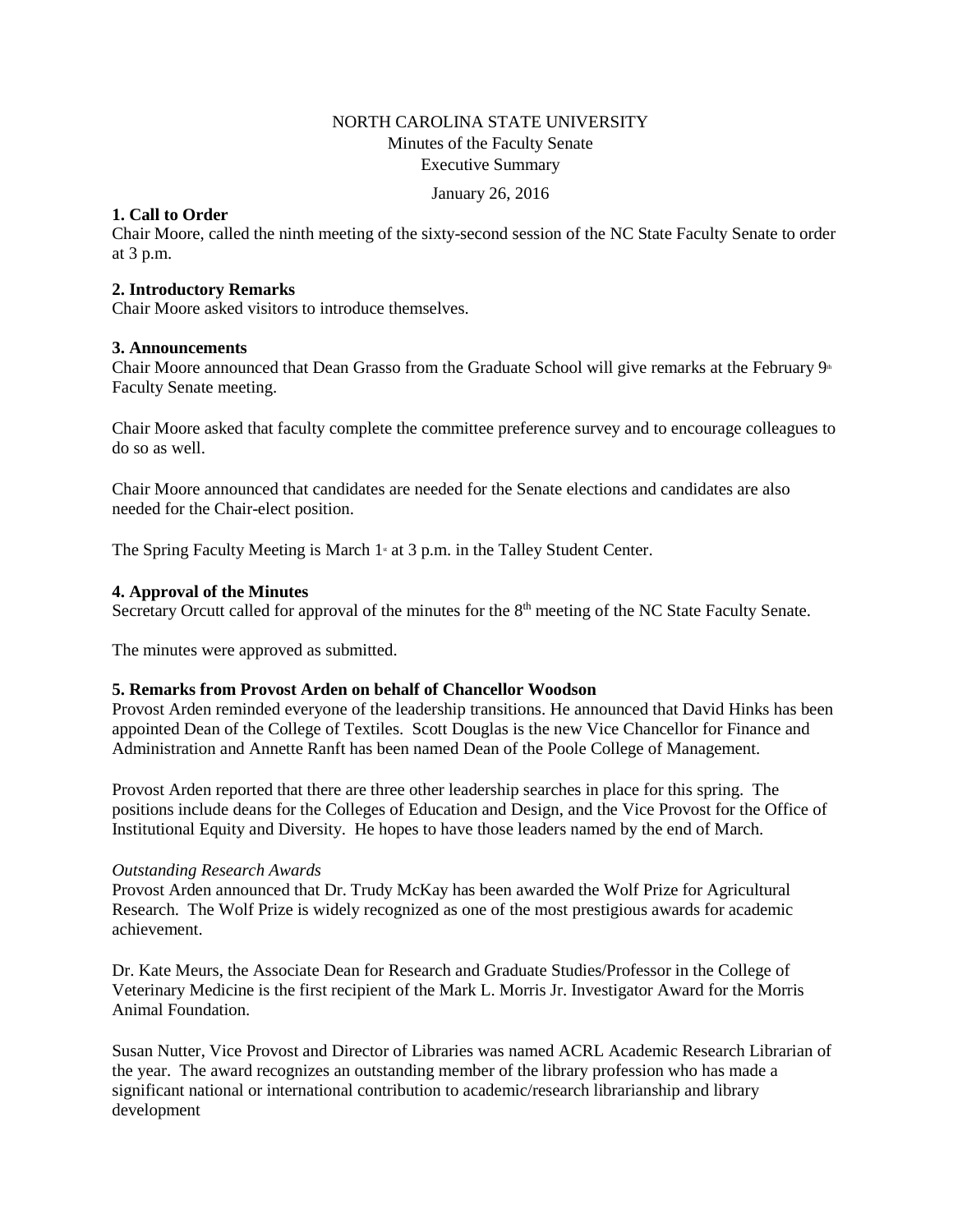Provost Arden stated that the Chancellor wanted him to mention the Connect NC Bond. The Connect NC is a two billion dollar bond referendum that has the potential to provide critical support for North Carolina's university and community college systems, the National Guard, state parks, and water and sewer systems. He hopes everyone will vote positively for the bond.

Provost Arden stated that the Chancellor also wanted to mention that NC State has been invited to join as an affiliate institution, The American Academy of Arts and Sciences. This invitation is to join places among the nation's most prestigious scholarly organizations, through international leaders and Physical, Life & Mathematical Sciences as well as Humanities and Social Sciences.

### *Fund Raising*

Provost Arden reported that the university has had a great year in fund raising in 2015 with new gifts and commitments of about \$81.6 million, which brings the campaign total to more than \$804 million. He stated that gift receipts accounted for more than \$64 million last year.

Provost Arden stated that the Employee/Dependents Tuition Program is up and running and thanks to all the faculty and staff who have contributed to that program.

Provost Arden reminded everyone of the anniversary of the shooting in Chapel Hill that claimed the lives of three students. NC State will memorialize those students who have come to be known as "Our Three Winners" on February  $10<sup>th</sup>$  and  $11<sup>th</sup>$  with several events around campus.

Provost Arden announced that RAVE Catering has taken over the catering at the State Club. The club is now open to all faculty, students, and staff and the general public for lunch from 11 a.m. to 2 p.m. every day, five days a week.

Provost Arden announced that anyone who uses their all campus card for payment will receive an additional 10% at all restaurants and cafes on campus and 5% discount at C Stores and \$1 off at campus dining halls.

NC State's Dairy Enterprise System has added a new ice cream flavor. The new flavor is lemon wafer and it was first introduced at the state fair.

Provost Arden announced that hover boards have been banned from campus. They contain lithium batteries that can overheat and catch on fire.

Provost Arden stated that a memo was sent last week reminding everyone of the adverse weather categories and what they mean. He said after the announcement was sent, General Administration "reminded" the administration that there is a new categorization of adverse weather policies. Over the next few days he will resolve the issue with GA to figure out how to address this.

### **6. Results of the COACHE Faculty Satisfaction Survey**

Dr. Katherine Stewart, Vice Provost for Faculty Affairs and Dr. Nancy Whelchel, Associate Director for Survey Research, Institutional Research and Planning, gave an overview on four areas of the COACHE review. The areas discussed were:

1) Where we have had very strong ratings at NC State on the 2015 survey (very positive or very negative.

- 2) Time comparisons—NC State in 2015 versus NC State 2012
- 3) Internal Group Comparisons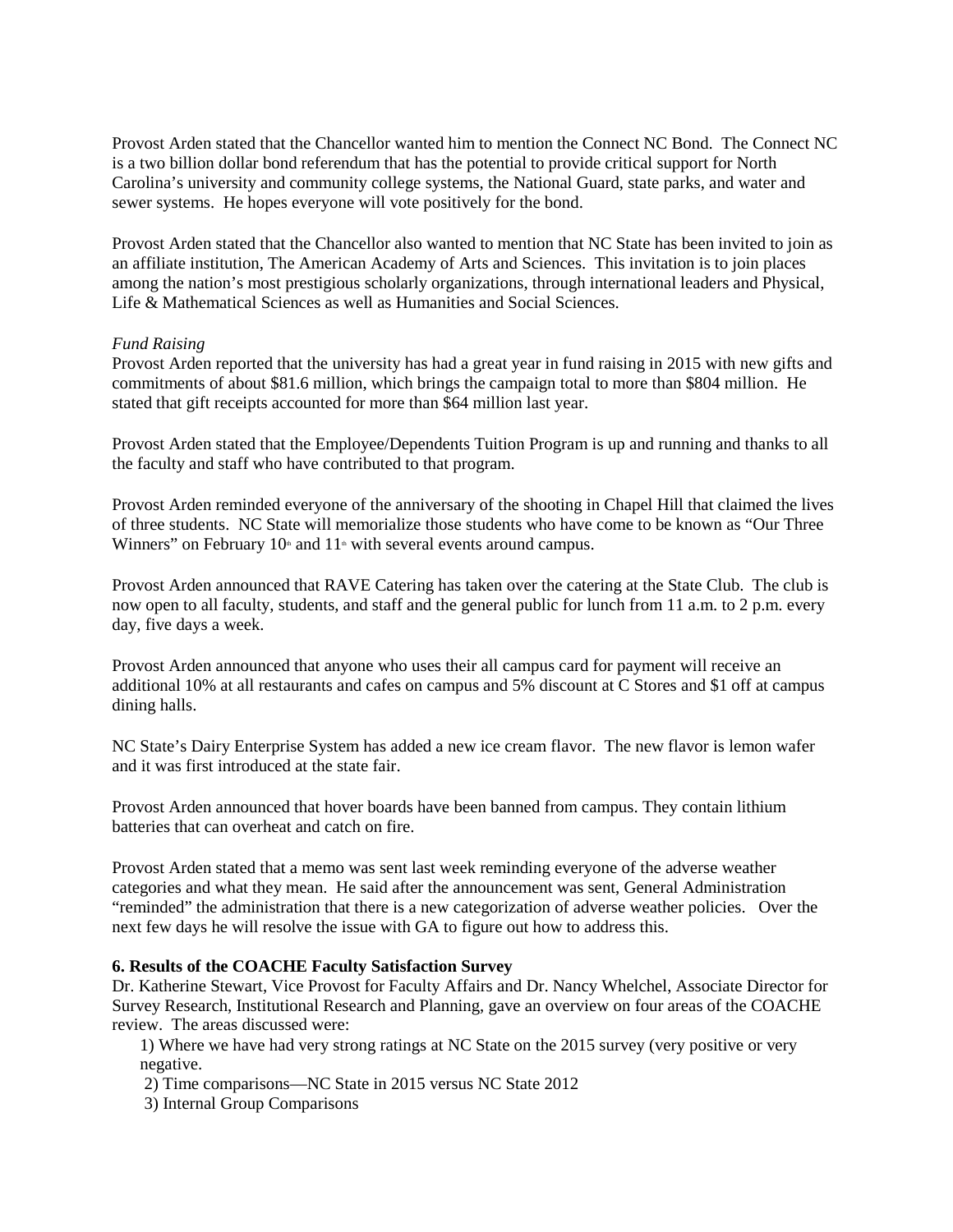4) Peers

The full report is available at [https://oirp.ncsu.edu/coache2015.](https://oirp.ncsu.edu/coache2015)

## **7. Old and New Business**

## *Discussion on possibly re-naming "Secretary of the Faculty"*

Secretary Orcutt stated that a number of faculty, particularly women, have mentioned that they would never think of running for a position referred to as "Secretary of the Faculty." He said the term "Secretary" may not exactly map to what the position is, so if we could update the title and open that up to make it more accessible for the future it would make sense.

Secretary Orcutt stated that the title of "Associate Chair" has been suggested to him.

Chair Moore stated that this will be discussed in the Executive Committee and she will get back to the Senate.

## *Election Information*

Immediate Past Chair Zonderman stated that he has written to the senators and have asked one senator from each college to be the point person to get nominees for the Senate, 604-607 and 603 committees.

Chair Moore noted that any faculty at NC State is eligible to run for the Chair-elect position. That position will serve as Chair-elect from 2015-2016 and Chair of the Faculty 2016-2018.

### *Remembering George Wahl, Past Chair of the Faculty*

Senator Alton Banks read a memorial statement in honor of Dr. George Wahl, who passed away on December 14, 2015. Dr. Wahl served as the first Chair of the Faculty.

## **8. Adjournment**

A motion passed to adjourn the meeting at 4:25 p.m.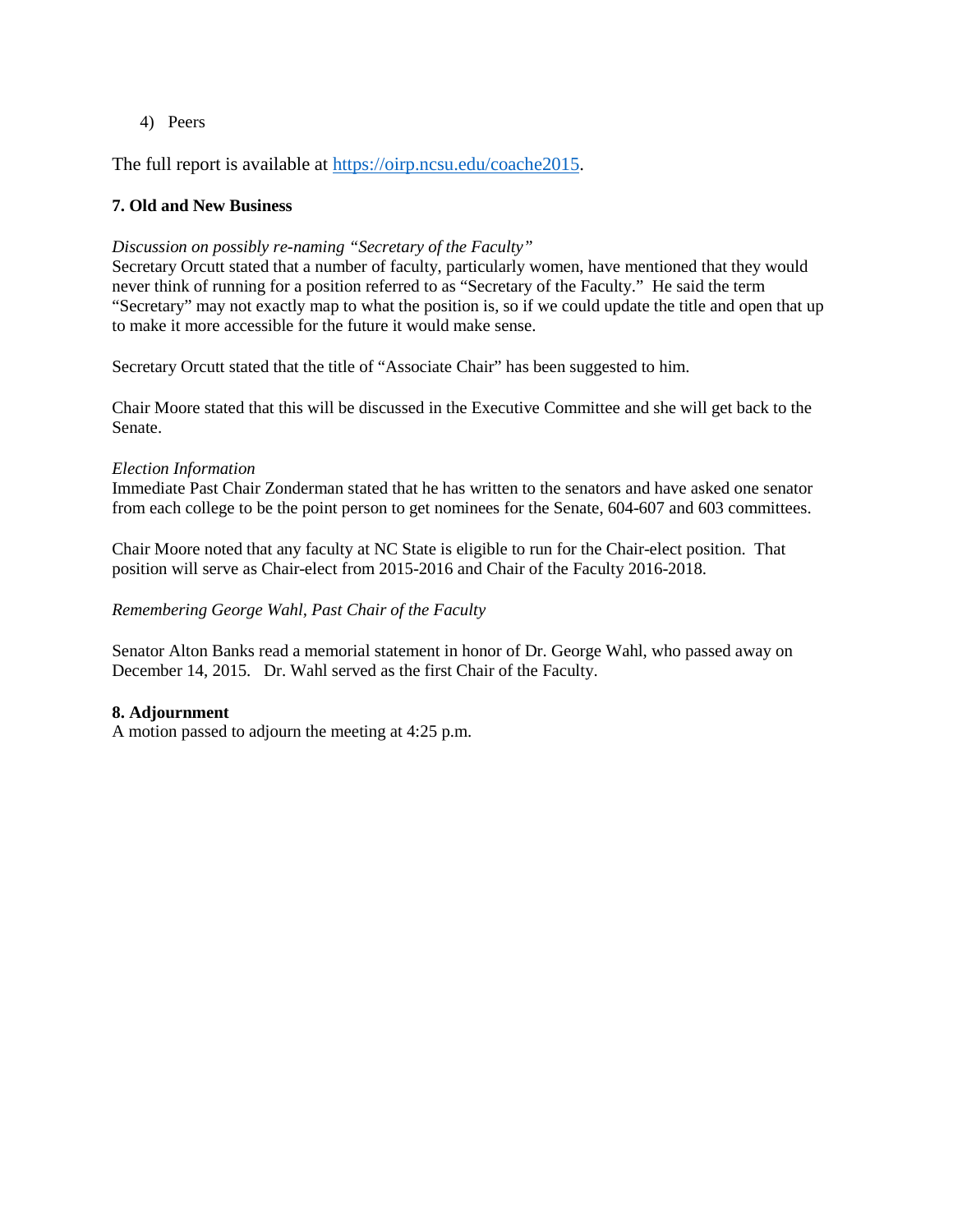### NORTH CAROLINA STATE UNIVERSITY

### Minutes of the Faculty Senate

## January 26, 2016

## **<u>Regular Meeting No. 9 of the 62<sup>nd</sup> Session: Faculty Senate Chambers January 26, 2016</u>**

**Present:** Chair Moore, Immediate Past Chair Zonderman, Secretary Orcutt, Parliamentarian Lubischer, Provost Arden; Senators Ange-van Heugten, Ash, Argyropoulos, Banks, Bartlett, Bernhard, Bird, Bullock, Cubbage, Fath, Gunter, Hergeth, Huffman, Pearce, Perros, Sannes, Silverberg, Smith, Sotillo, Steer, Williams

**Excused:** Senators Auerbach, Bykova, Fleisher, Kathariou, Laffitte, Moore, Smith McKoy **Absent: S**enators Byrnes, Davidian, Devetsikiotis, Porter, Scearce, Spontak

G**uests:** Nancy Whelchel, Katharine Stewart, Eileen Goldgeier, General Counsel; Roy Baroff, Faculty Ombuds; Courtney Ross, Dean for a Day/Student, College of Humanities & Social Sciences

### **1. Call to Order**

Chair Moore, called the ninth meeting of the sixty-second session of the NC State Faculty Senate to order at 3 p.m.

### **2. Introductory Remarks**

Chair Moore asked visitors to introduce themselves.

### **3. Announcements**

Chair Moore announced that Dean Grasso from the Graduate School will give remarks at the February  $9<sup>th</sup>$ Faculty Senate meeting.

Chair Moore asked the faculty to please complete the committee preference survey and to encourage colleagues to do so as well.

Chair Moore announced that candidates are needed for the Senate elections and candidates are also needed for the Chair-elect position.

The Spring Faculty Meeting is March  $1$ <sup>s</sup> at 3 p.m. in the Talley Student Center.

### **4. Approval of the Minutes**

Secretary Orcutt called for approval of the minutes for the 8<sup>th</sup> meeting of the NC State Faculty Senate.

The minutes were approved as submitted.

### **5. Remarks from Provost Arden on behalf of Chancellor Woodson's**

Provost Arden reminded everyone of the leadership transitions. He announced that David Hinks has been appointed Dean of the College of Textiles. Scott Douglas is the new Vice Chancellor for Finance and Administration and Annette Ranft has been named Dean of the Poole College of Management.

Provost Arden reported that there are three other leadership searches in place for this spring that include deans for the Colleges of Education and Design, and the Vice Provost for the Office of Institutional Equity and Diversity. He stated that the on campus interviews for the Dean of the College of Education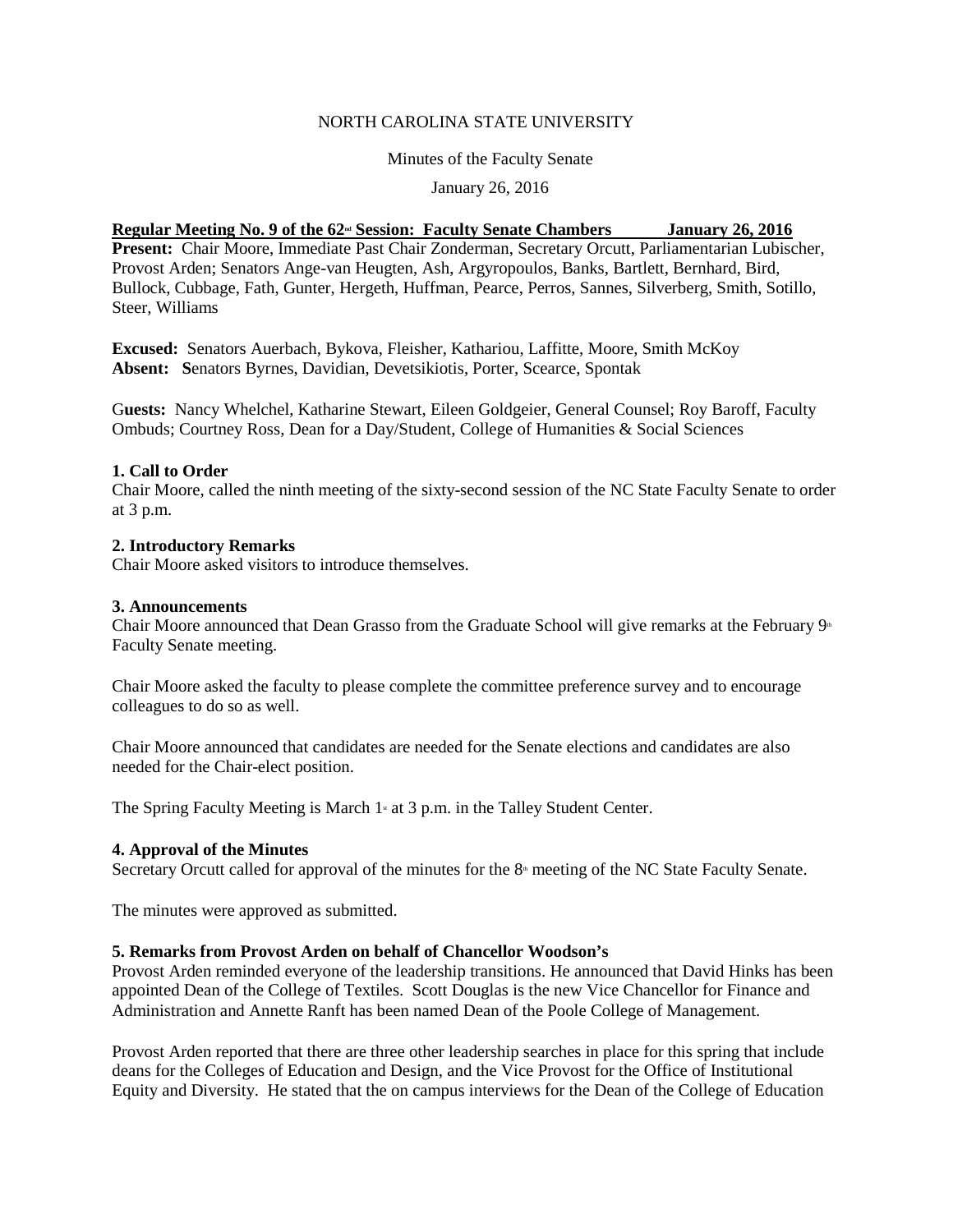finalists will be during the month of February and the interviews for the College of Design and OIED will be in March. He stated that by the end of March he should be close to naming three more leaders for the institution.

## *Outstanding Research Awards*

Provost Arden announced that Dr. Trudy McKay is the winner of the Wolf Prize for Agricultural Research. The Wolf Prize is widely recognized as one of the most prestigious awards for academic achievement. Her work will lead to new developments in the rounds of genetics research and is a great example of the work being done here at NC State.

Provost Arden announced that Dr. Kate Meurs, the Associate Dean for Research and Graduate Studies/Professor in the College of Veterinary Medicine is the first recipient of the Mark L. Morris Jr. Investigator Award for the Morris Animal Foundation. This award honors the work of the late Dr. Mark L. Morris who was a pioneer in the work of both small and exotic animal nutrition as well as the advancement of animal health through science.

Susan Nutter, Vice Provost and Director of Libraries was named ACRL Academic Research Librarian of the year. The award recognizes an outstanding member of the library profession who has made a significant national or international contribution to academic/research librarianship and library development. Much kudos to Susan Nutter!

Provost Arden noted that the Chancellor wanted him to mention the Connect NC Bond. He said this is big and hopefully everyone will vote positively for the bond. The Connect NC is a two billion dollar bond referendum to provide critical support for North Carolina's university and community college systems, the National Guard, state parks, and water and sewer systems. This includes \$160 million to support agriculture and engineering at NC State specifically through Engineering Oval between Engineering I and the Library, and then the Plant Sciences initiative, which is just north of the Engineering Oval on Centennial Campus. These are very important projects for NC State and NC State is the only institution in the UNC System with two projects in the bond.

Provost Arden stated that the Chancellor also wanted to mention that NC State has been invited to join as an affiliate institution, The American Academy of Arts and Sciences. This invitation is to join places among the nation's most prestigious scholarly organizations, through international leaders and Physical, Life & Mathematical Sciences as well as Humanities and Social Sciences. We will help the academy by participating in studies on higher education as well as offering support for fellowships and outreach programs.

### *Fund Raising*

Provost Arden reported that the university has had a great year in fund raising in 2015. We had new gifts and commitments of about \$81.6 million bringing the campaign total to more than \$804 million and gift receipts accounted for more than \$64 million last year.

Provost Arden stated that the Employee/Dependents Tuition Program is up and running and thanks to all the faculty and staff who have contributed to that program.

Provost Arden reminded everyone of the anniversary of the shooting in Chapel Hill that claimed the lives of three students. The anniversary will be observed on Wednesday, February  $10<sup>th</sup>$ . NC State will memorialize these students who have come to be known as "Our Three Winners" on February  $10<sup>th</sup>$  and  $11<sup>th</sup>$ with several events around campus. An "Our Three Winners" memorial day of light will be held in Stafford Commons at 6 p.m. on February  $10<sup>th</sup>$ . If there is inclement weather that will be moved into the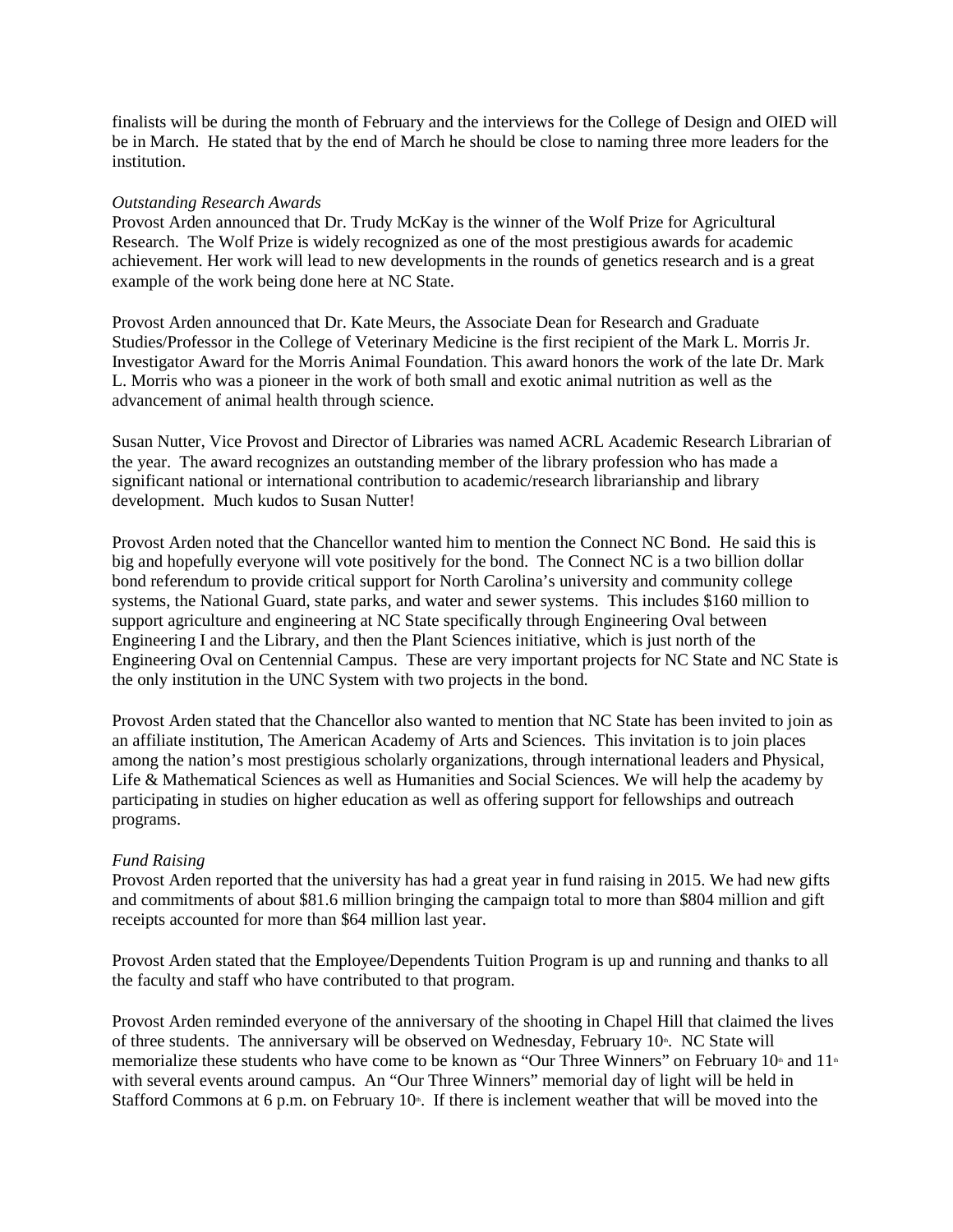lobby of Talley Student Union. At 7 p.m. on Friday, February  $11 \text{ m}$  in Stewart Theater, NC State alumnus Mohammad Moussa will present "Shattered Glass" a 45 minute performance that will blend poetry, images, and videos as a tribute to the three students.

Provost Arden announced that RAVE Catering has taken over the catering at the State Club. The club is now open to all faculty, students, and staff and the general public for lunch from 11 a.m. to 2 p.m. every day, five days a week.

Provost Arden announced that if you use your all campus card for payment you will receive an additional 10% at all restaurants and cafes on campus and 5% discount at C Stores and \$1 off at campus dining halls.

NC State's Dairy Enterprise System has added a new ice cream flavor. The new flavor is lemon wafer and it was first introduced at the state fair.

Provost Arden announced that hoverboards have been banned from campus. They contain lithium batteries that can overheat and catch on fire.

Provost Arden stated that a memo was sent last week reminding everyone of the adverse weather categories and what they mean. He said after the announcement was sent, General Administration "reminded" the administration that there is a new categorization of adverse weather policies. Instead of being a Status I, it should have been a category 2 or category 3. He stated that SPA who are covered under our Status I policy don't need to make up the time or take leave, whereas under Status 2 the employees do need to take leave or make up the time. He said over the next few days he will resolve the issue with GA to figure out how to address this.

## *Senator Cubbage commented that the letter that was in the Pope Foundation Newsletter was quite negative, basically attacking sustainability efforts at NC State.*

Provost Arden stated that he is concerned because frequently those Pope Foundation articles make their way into the hands of either Legislators or Board of Governors or both. He is still dealing with the fallout of one that accused us of egregious administrative expenditures because of how much money we are spending on diversity. We are passionate about our diversity inclusion programs. Provost Arden said he thinks they are important to what we do. This is not the time for the state to be trying to pull back on state appropriated expenditures in the realm of diversity and inclusion, with what has been happening on campuses all over the country. "I think this is just not a wise direction to go in. I share your concerns. I think we should be articulate spokespeople for why we do what we do, whether its diversity inclusion, sustainability, or otherwise, it is part of who we are as a progressive research extensive university."

### **6. Results of the COACHE Faculty Satisfaction Survey**

Nancy Whelchel, Associate Director for Survey Research, Institutional Research and Planning Katharine Stewart, Vice Provost for Faculty Affairs

Dr. Katharine Stewart, stated that they would be giving a brief overview of the COACHE survey.

The COACHE Survey is done every three years. It is conducted by the Harvard Graduate School of Education. The goal is to look at a wide variety of aspects, faculty life and what faculty are saying they appreciate about their institutions and what they are concerned about.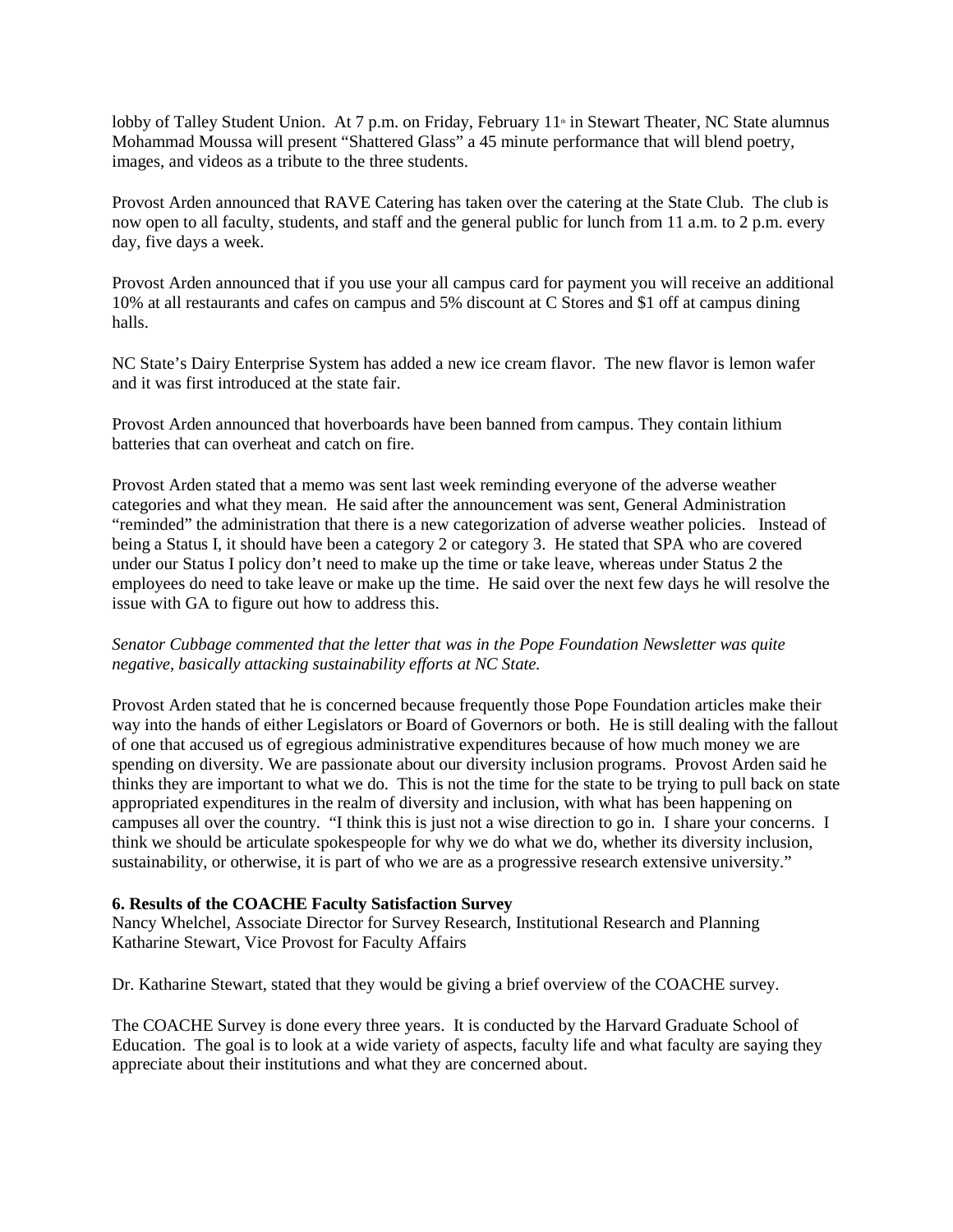There are approximately 150 items in the survey. This year there was a pilot section of the survey itself, so in addition to the standard items, there was a pilot survey on shared governance. She pointed out that although those results are very important to us, we do not have peer comparison.

Dr. Stewart stated that we survey our full time pre-tenured, and NTT faculty. There are some exclusions, which include folks who were hired in the current year, folks who were in their terminal year, senior administrators, and in 2015 they excluded library faculty. This last exclusion was a concern expressed by some faculty, and something that we'll have to talk about more in the future.

Dr. Stewart stated that the COACHE Survey decides who our peers are going to be. They choose a small or subset of institutions to use for us to compare ourselves against. We picked five institutions (Iowa State, Purdue, University of Arizona, UC Davis, and Virginia Tech). We are aware that for some colleges, those may be great peer comparisons and for others maybe not. We have to pick the set at the institutional level; we picked those so that we would have broad institutional comparisons.

Stewart pointed out that the response rate at NC State was very good for this survey. About 53% of pretenured and tenured faculty responded and about 43% of NTT faculty responded compared to our peers at about 50 percent. Some of the demographic differences at NC State with respect to response rate were women had a higher response rate than men, about 60% of females responded compared to 46% of male faculty. Faculty of color have a lower response rate than white faculty, 40 versus 54 percent.

Stewart stated that they wanted to give an overview on four areas.

- 1. Where we have had very strong ratings at NC State on the 2015 survey (very positive or very negative.
- 2. Time comparisons—NC State in 2015 versus NC State 2012
- 3. Internal Group Comparisons
- 4. Peers

### *Remarks from Nancy Whelchel*

Dr. Whelchel reported that there are about 150 questions on the survey. She stated that she reviewed all of that information and asked herself "What is popping up that faculty are most pleased with?" In very broad terms, faculty told them that one of the best things about working at NC State is that it is in Raleigh. Other items pointed out by faculty were colleagues, academic freedom, library resources, and there are a lot of questions on the survey about faculty ranks and the quality of our pre-tenured faculty.

The less favored item often relates to governance. In particular, divisional leadership. Compensation doesn't rate well, family and personal policies and support for interdisciplinary research, primarily financial support. A huge negative was promotion among NTT faculty. Another item that gets relatively low rating is mentoring, support for mentoring and the availability of good mentoring among faculty.

## *Trends – Spring 2015 vs Spring 2012*

Dr. Whelchel reported that with respect to trends, we have done the survey four times and the population have changed a little over time, so in looking at comparing our pre-tenure and tenured faculty combined, those responses to the last survey in 2012, none of the common items between these two time points got less favorable ratings in the current survey in 2015 and then 2012. A small number improved, specifically interdisciplinary work being rewarded in tenure and in merit.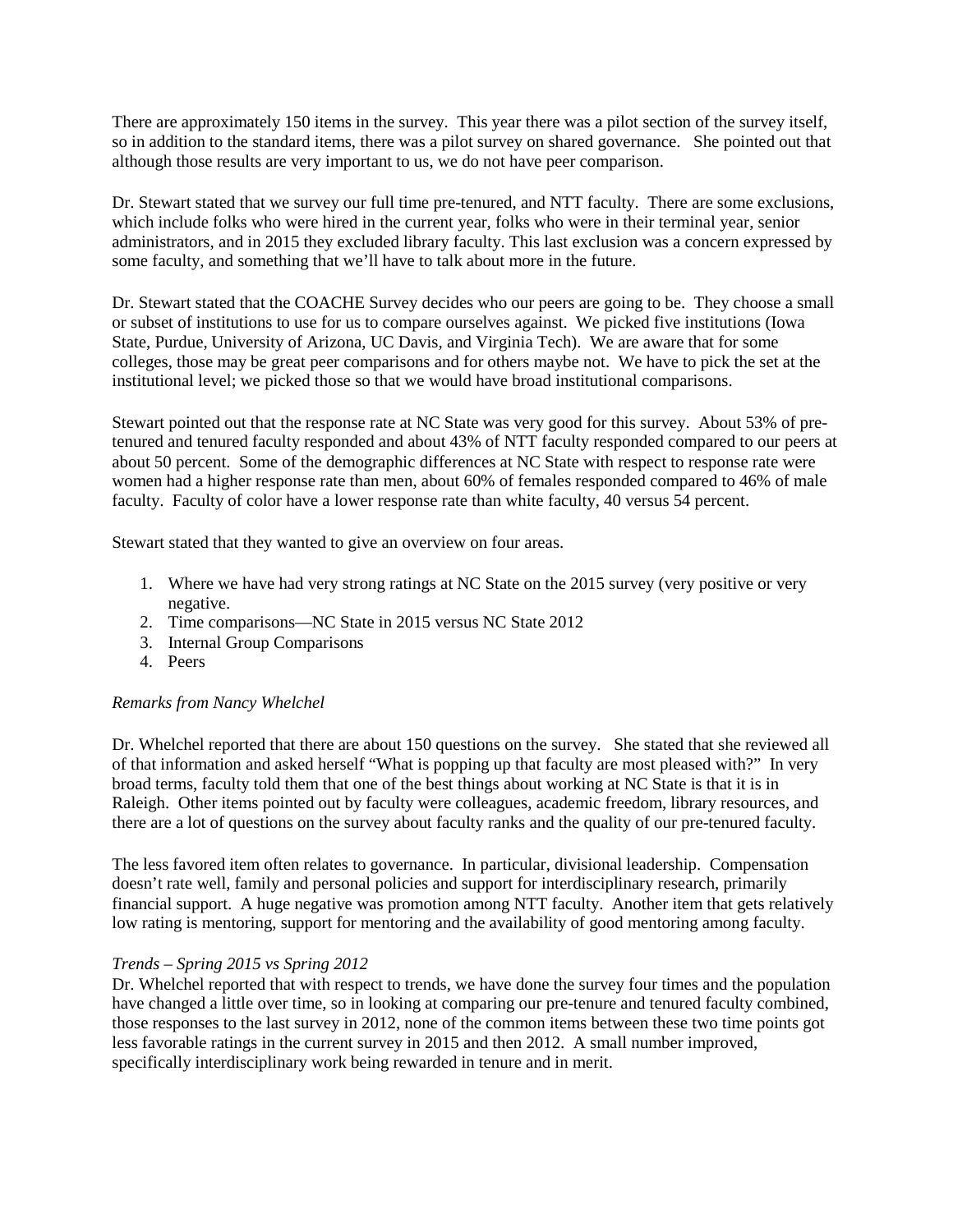The overall ratings improved for  $-$  Interdisciplinary work rewarded in tenure  $\&$  merit  $-$  Stop-the-clock policies – Health benefits for yourself – Clarity of advising and teaching expectations for tenure – Salary – Health and retirement benefits overall. There were no notable declines in overall rating.

*Senator Pearce stated that it would be useful to know what the salaries are by department and rank for each of the five peer institutions and what their contributions to retirement are in terms of percentage of salary.* 

Whelchel stated that we don't have that from the survey, and what she was just talking about is just NC State, so that doesn't have anything relative to do with our peer institutions, our pre-tenured and tenured faculty ratings of how satisfied they are with their compensation and their health benefits that they gave in 2012 compared to what they said in 2015.

Provost Arden stated that HR does a markup survey to establish the markup range and the medians for different positions as different ranks.

### *What schools are we being compared to?*

Provost Arden stated that he believes they do it multiple ways. They do it by our official peers, they do it by research extensive universities and they do multiple comparisons to see how we rank.

*Senator Pearce stated that he has never seen that except in the aggregate.* 

Provost Arden stated that there is a separate equity study as well, which looks at equity within the university.

*Senator Pearce stated that to interpret this since you are comparing NC State to these schools it would be informative to know what salary and compensation those schools are providing.* 

*Senator Cubbage stated that he is curious even for the last year, what was our raise.* 

Dr. Stewart stated that one possibility is, as you know salaries haven't changed at all but the perception of where the market is in terms of what you could get if you went elsewhere has changed in the last three years.

*Senator Cubbage stated that he is serious, what are the percentage raises that faculty have received in the last three years on average.* 

Provost Arden responded that this year was 2% and last year was a 3% program.

### *Sub-Group Comparisons*

Dr. Whelchel stated that we find some general trends when we look at different groups of faculty and one of them is that the NTT faculty are frequently more positive in their outlook than the tenure track faculty and that is particularly related to things such as balancing their work time expectations. The NTT faculty are more satisfied with their health benefits and with clerical and administrative support. They were slightly less positive about their inclusion in the departments, their discussions with colleagues and opportunities for mentoring and collaboration.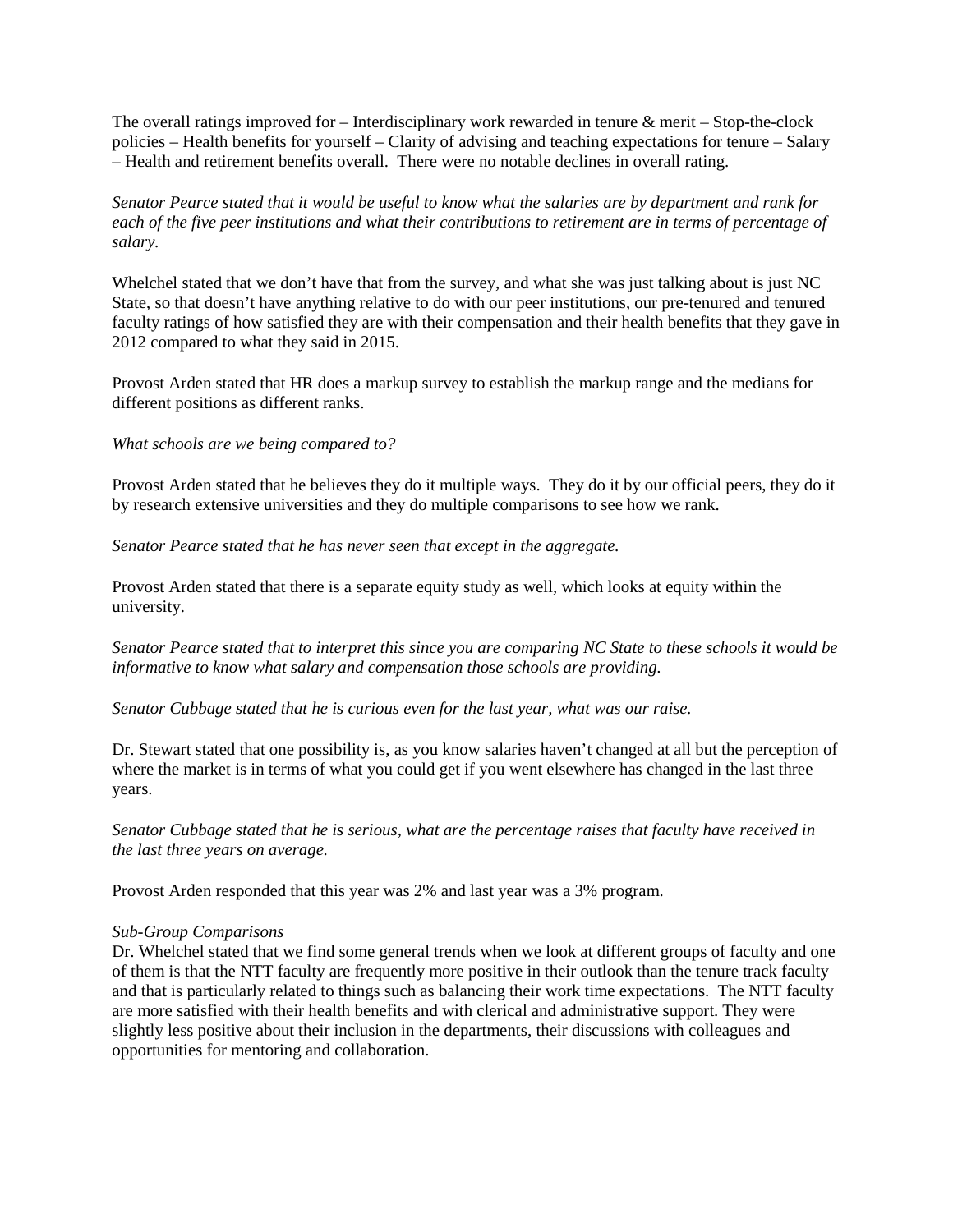Pre-tenured faculty are typically more satisfied than those who are tenured and the pre-tenured are particularly more satisfied with divisional and department leadership and benefits. They are less positive about work life balance.

Full professors are more positive than associates. In particular, anything relating to promotion, associate professors give much less positive ratings about a slew of questions relating to promotion.

### *Sub Group Comparisons*

Dr. Whelchel reported that there is a difference among the tenure track faculty versus the non-tenure track faculty in terms of what we find by race. Among tenure track faculty the faculty of color are sometimes more positive than white faculty particularly in things like the importance of mentoring, balancing the work time expectations, leadership and support for faculty. Faculty of color are less positive than white faculty about anything relating to tenure and promotion, salary, and diversity. The non-tenure track faculty, there were too few faculty of color to have any comparisons.

When we look at gender, the men who are on the tenure track are typically more positive with their work life than are women. That is particularly related to promotion and tenure and departmental leadership. Men give less positive ratings than do women about the importance of mentoring. Women are much more likely to see mentoring as more important than are men.

Among the non-tenure track faculty the women were more positive than men, in particular anything relating to interdisciplinary work. They were less positive than men on contract renewal, promotion, and work life balance issues.

## *COACHE Peer Comparisons* (pre-tenured+tenured faculty only)

• NC State faculty give more favorable ratings to – Classroom & library resources Chancellor (e.g., communication) Clarity of advising expectations for tenure (pre-tenured only) – Interdisciplinary work rewarded in tenure (pre-tenured only)

• NC State faculty gave less favorable ratings to: Health & retirement benefits Personal and family policies

Dr. Stewart stated that perception is reality in many ways. What does this mean, where should we be spending our effort? What can we do here to work with faculty, to help create some space for faculty to feel more satisfied about their work? Some areas that have stood out is that we do compare to our peers in a lot of areas and we need to continue to build that up. If you go into the data you can see that in a little more detail. She pointed out that even in those areas where we say we are doing less well, our mean ratings are still not way down in the 1s and 2s, so that is where we want to spend some effort, but we also need to figure out what is working well in those areas. So what are we doing well with our peers and where do we need to continue to work?

Dr. Stewart said she thinks we need to continue to think about the things we can change like our personal and family policies and where we can advocate with the board, but internally we do need to pay attention to some governance issues. Divisional leadership popped up as an issue of concern for a lot of faculty. We need to think about how we can help with that. We need to think about promotion pathways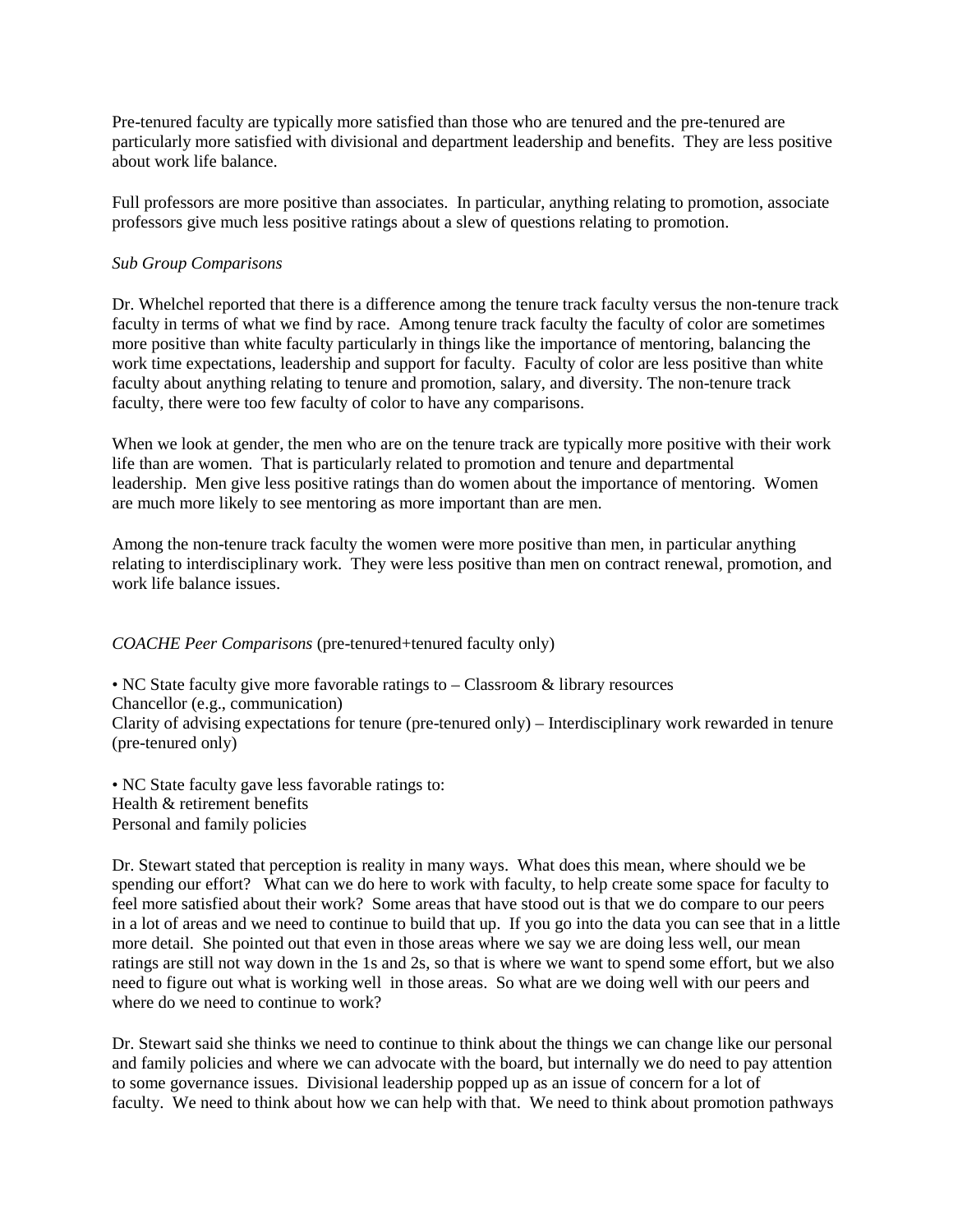and being clear with faculty about what it means to be successful and be promoted. This seems to be especially important for certain subgroups of faculty. If non tenure track faculty or female faculty don't perceive a track for success then we are all vulnerable in terms of retention of those faculty. Then thinking about what it means to provide support for interdisciplinary/multidisciplinary work. We have improved on that over the last several years, but I want to continue to dig into that.

Dr. Stewart stated that she is trying to think about what it means that we have some of these dramatic differences, for example, between our non-tenure track and our tenure track faculty. The dramatic differences we have between faculty of color and white faculty, female faculty and male faculty and how to be addressing the underlying issues that are being identified by these faculty that are interfering with their sense of success and satisfaction here at NC State.

## *Questions and Comments*

*Some of the things you are telling us, we have heard before. I'm wondering what do we do about it, how are we going to go forward with some of the obvious things?*

Stewart stated that one thing that has come up in past years that has jumped out on this again is the issue of NTT faculty and the pathways that they perceive, the path for success, their satisfaction, their integration with departments, this is an issue that the Senate has identified as a priority for the committees to work on. So, we need to think about what it means to create really clear pathways for NTT faculty given the diversity of roles that NTT faculty play across departments and colleges. So that may be one area where we could do some work.

*Immediate Past Chair Zonderman stated that he would like to recommend a more streamlined policy. Right now, in terms of paperwork, it is almost as hard to do an RPT dossier on NTT as a tenure line faculty member and he doesn't think that is necessary. They have a different career path, different expectations, why do their packets have to have seventy to seventy five pages?*

*On governance, since we are all in governance, I would be interested if we get some more drilled down data for the Senate. What has people dissatisfied about governance? There is the sense that the mechanisms are fine, but I still feel the sense on this campus that when the big decisions are made the faculty are not really involved.* 

Stewart stated that she thinks the results of the governance highlighting, in particular are very interesting because they look at governance at a lot of different levels.

*Dr. Lubischer followed up on the conversation about NTT's. She thinks language matters and the challenge here is when we define folks as being not something, we kind of get locked in to that. When we think about how to define the career paths more clearly, teaching and research faculty that we change the language as well.* 

Stewart agreed. The question becomes how do we simultaneously respect the very different career paths and different standards for promotion that those different tracks may have while thinking about what it would mean to streamline and clarify what it means to be successful and achieve rank in each of those tracks. She thinks we do need to work on it.

*Senator Pearce – Is the NTT faculty just full time / three quarters positions?*

Stewart responded yes, that all faculty included in the survey were.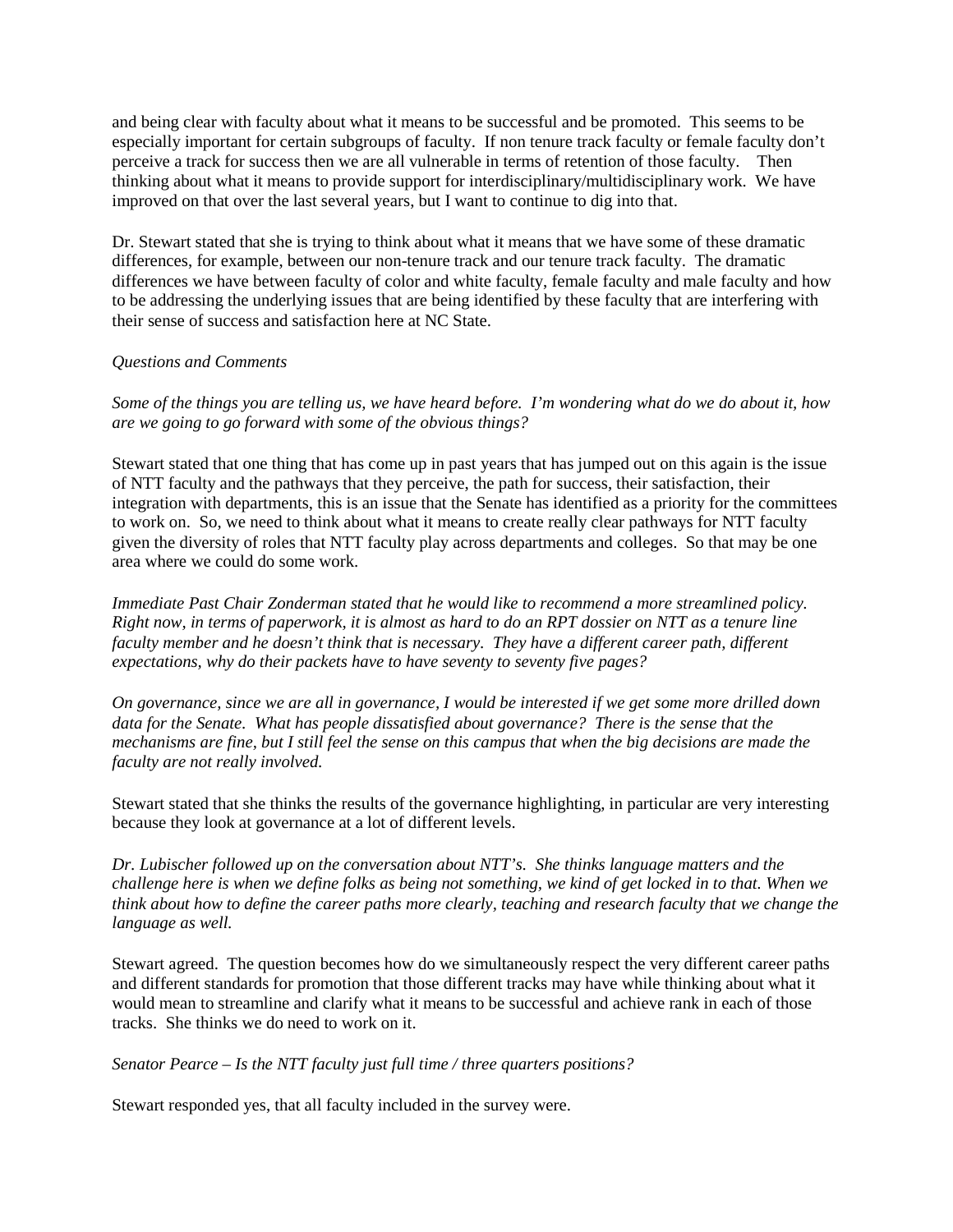## *Are the peer groups having some of the same problems that we are having, i.e., when we look at our problems are they reflected in our peers too?*

Stewart stated that every institution has problems and one of the areas where we have found that we tend to compare favorably to peers is a sense of clarity and expectations for faculty who are in these teaching or research paths, but yet they are still feeling the struggle of not having the time to get to those standards because this is how my job is defined. So, yes we do have those comparisons. I encourage all of you to go to the website and look at the preliminary reports. They go very deep even in those preliminary reports compared to what has been reported today. A lot of issues of where you see us popping up very favorable compared to where our peers are struggling will show up in the reports online.

*Senator Williams stated that survey after survey, things that are looked upon favorably is the clarity of expectations for tenure and that was a classic example of faculty governance with administrative support. Alton Banks and I were on that Special Select Faculty Senate Committee on Reappointment Promotion and Tenure and we basically got Kermit Hall at that time to develop RTP policies that make sense, that were coherent, that were fair to faculty because it was all over the lot here, and depending on where you were located, you faced an entirely different institution. Maybe this same strategy would work for NTT, sort of reconstitute a committee of faculty to work on that problem.* 

Stewart said that is why she uses the language "we, what we can work on," because she believes that, for example the idea, can we build clear pathways for teaching, research or clinical faculty. It will take a conversation and it will take working together on what our policies really are. It will also take conversations at the department level for how those things are operationalized because those things play out for faculty in those different tracks very differently depending on their department and college, so it really does have to be a collaborative effort.

*Senator Cubbage commented that for several years in the 1990s, while he was serving as department head there were several times that they took significant (4% or more) tuition increases and used those funds for rewarding faculty with salaries and even scholarships for students. "So, I think maybe it would be nice to consider revisiting that policy to see if there is a way we can use those increases to come back to the faculty. That is where we have not seen any increase in funding that is actually reflected very much in our salaries."*

Provost Arden stated that one place where that does occur is we use tuition receipts from the campus initiated tuition increase (CITI) for funding promotional increases. The problem with using it for straight across the board merit increases is scaled, so CITI this year will generate not quite \$10 million. A 3% increase on state appropriated resources is roughly about 9 or 10 million dollars. So, the question is, how much do we want to go to student focused programs. How much to the faculty? Interestingly at the last CITI meeting, the fall before last, the students were very interested in putting more toward faculty salaries, so I think you would find support for earmarking more than we have in the past for faculty salary programs. Going forward, we know that there is a high likelihood that we are going to have to fund our own internal salary program. With a 3% program that means that we are going to have to find about \$10 million a year internally and so in years where we have tuition receipts, maybe we can be looking at that as being one resource for doing that.

*Senator Silverberg stated that in the College of Engineering there are a lot of lecturers who are going to move into non tenure track positions, and these are full time people who are dedicated. He wants to know if data is available for how many lecturers we have who have been here five years. He thinks compiling that data and providing it to the department heads would be valuable.*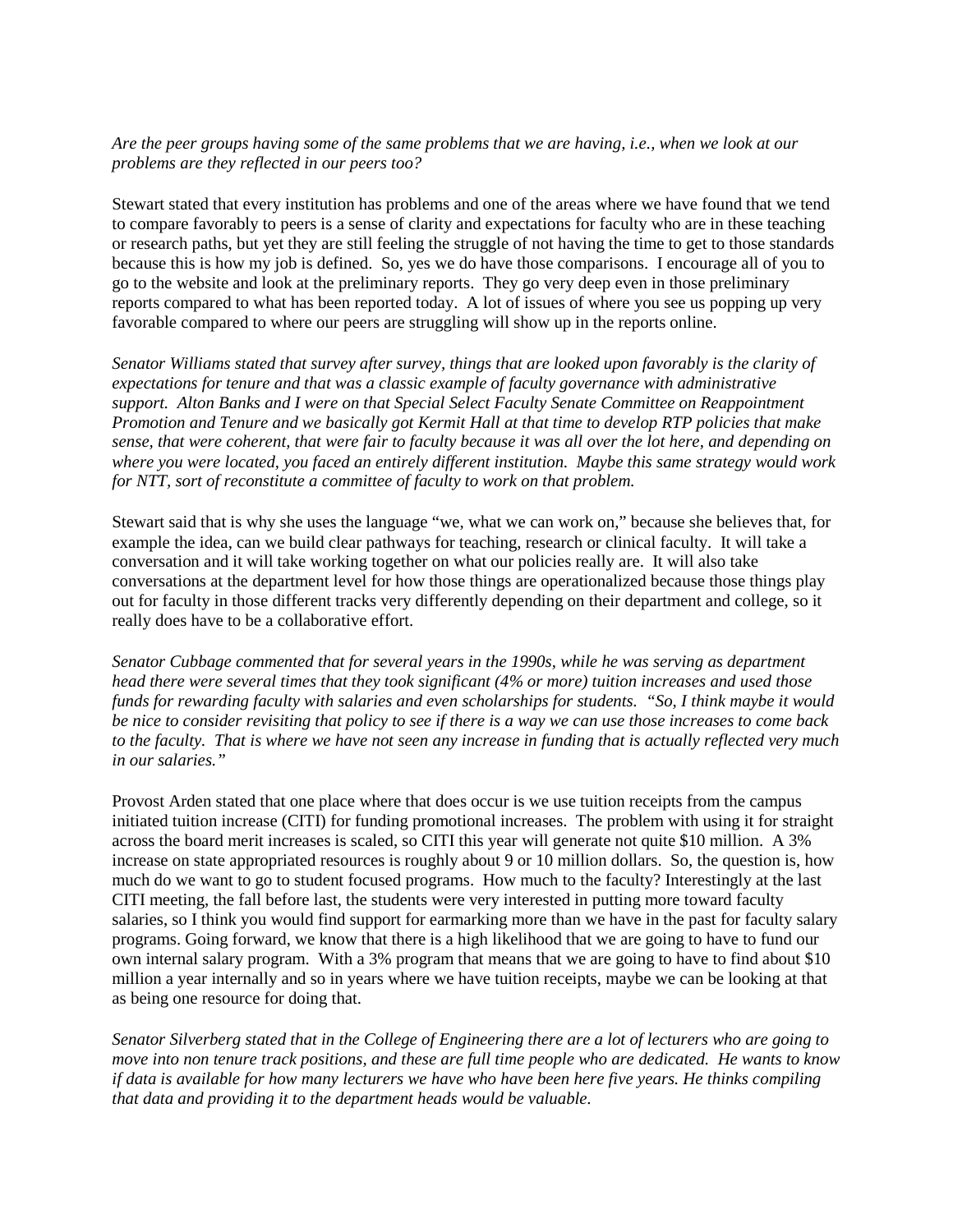Stewart stated that she thinks one of the things that we do need to look at is that the Senior Lecturer path is a separate path from the rank path in the teaching or clinical track and this is an area that faculty have expressed some frustrations in terms of not being clear about what do you do if you have been a lecturer for a long time or moved into a Senior Lecturer position and you would like to move into the professorial rank line.

## *What is the difference between a lecturer and an assistant teaching professor?*

Stewart stated that the biggest differentiation is you're primarily teaching and the difference in master's degree versus terminal degree.

*Secretary Orcutt stated that speaking about the exclusion of the library faculty, when you are talking about comparisons between prior years—2012 and 2015 I know we are not probably a statistically significant population, but perhaps we are for some of the differences between 2012 and 2015. Was that something you were able to pull out of the 2012 and see?* 

### Stewart stated that she hasn't looked at that.

Whelchel stated that they did not look. So you were in the 2012 but not in the 2015 and maybe your exclusion in that is skewing some of the results from being compared in the two surveys. That is something we can look at.

### *Is there a way to parse out how the interdisciplinary hires fit into the survey?*

Stewart stated that she thinks the issue of interdisciplinary faculty becomes a challenge even in our own policy because one of the things we say is that a faculty member who has multidisciplinary focus can choose to be evaluated by a different committee rather than a DVF, but those committees may not have standards that are as clearly articulated as a DVF has, which makes that faculty member really vulnerable, but it also creates challenges for the departments. So there is a group of folks who are reviewing these kinds of philosophical questions and as we continue to appoint more faculty who have expectations for being very multidisciplinary, very interdisciplinary, what do we need to be thinking about how the rules were created and the structure we are creating may either facilitate that or create barriers for that.

*Senator Cubbage commented that he is not keen on having faculty in his department whose dossiers he can't see and can't vote on, so he thinks it would be better to fold these new persons into the department DVF, so that the department DVF is not excluded from the colleagues that they work with.* 

Stewart stated that she thinks that is part of the challenge, that we want faculty who are very disciplinary to be evaluated by their faculty colleagues who may span DVF, but at the same time we know they are living in a departmental home, so it's a challenging situation and what I can tell you is that there are some departments that are much more comfortable evaluating their disciplinary, multidisciplinary colleagues and other departments that kind of struggle with that a little bit more. So the question is how we make sure that both of those perspectives are getting integrated into the process so that people feel really engaged.

## **7. Old and New Business**

*Discussion on possibly re-naming "Secretary of the Faculty"*